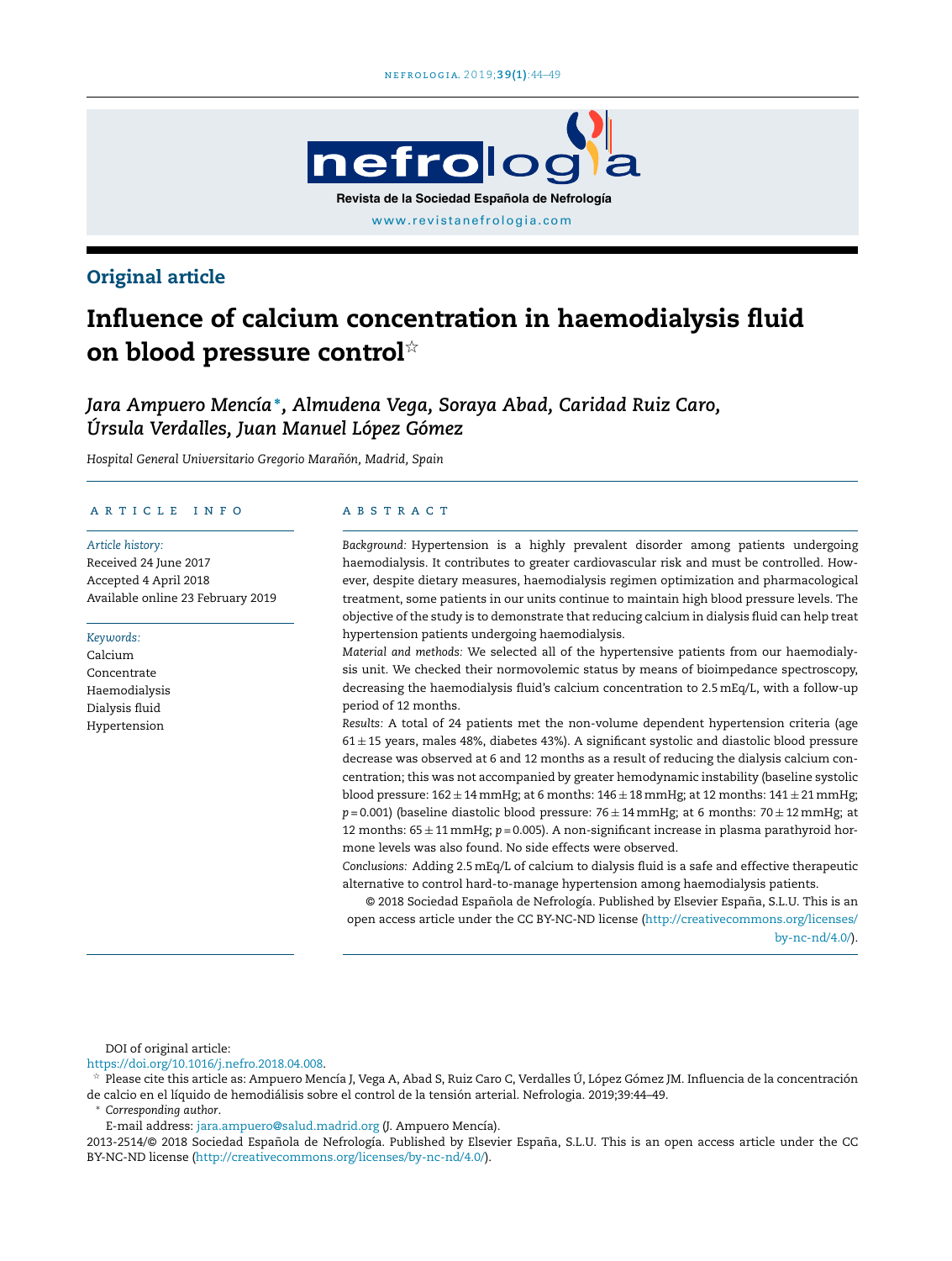# Influencia de la concentración de calcio en el líquido de hemodiálisis sobre el control de la tensión arterial

# r e s u m e n

*Introducción:* La hipertensión arterial es altamente prevalente en los pacientes en hemodiálisis. Implica un mayor riesgo cardiovascular y es fundamental su control. A pesar de medidas dietéticas, optimización de la pauta de hemodiálisis y tratamiento farmacológico, existe un porcentaje de pacientes en nuestras unidades que continúan hipertensos. Es por ello que nos planteamos que la reducción de calcio en el líquido de diálisis puede ayudar al manejo de los pacientes hipertensos en hemodiálisis.

*Material y métodos:* Se seleccionaron todos los pacientes hipertensos de nuestra unidad de hemodiálisis. Se comprobó estado de normovolemia mediante bioimpedancia espectroscópica y se disminuyó la concentración de calcio del líquido de hemodiálisis a 2,5mEq/l, con un seguimiento de 12 meses.

*Resultados:* Cumplieron criterios de hipertensión arterial no volumen-dependiente 24 pacientes (edad 61 ± 15 años, varones el 48%, diabetes el 43%). Se observó una disminución significativa en la tensión arterial sistólica y diastólica a los 6 y 12 meses de la reducción de la concentración del calcio de diálisis, sin acompañarse de mayor inestabilidad hemodinámica (tensión arterial sistólica basal 162 $\pm$ 14; a los 6 meses 146 $\pm$ 18; a los 12 meses 141 ± 21 mmHg; p = 0,001) (tensión arterial diastólica basal 76 ± 14; a los 6 meses 70 ± 12; a los 12 meses  $65 \pm 11$  mmHg; p = 0,005) Existió un aumento de los niveles plasmáticos de PTH de forma no significativa. No se evidenciaron efectos secundarios.

*Conclusiones:* La hemodiálisis con calcio en el líquido de 2,5mEq/l es una alternativa terapéutica eficaz y segura para el control de hipertensión arterial de difícil manejo en los pacientes de hemodiálisis.

© 2018 Sociedad Española de Nefrología. Publicado por Elsevier España, S.L.U. Este es un artículo Open Access bajo la licencia CC BY-NC-ND ([http://creativecommons.org/licenses/](http://creativecommons.org/licenses/by-nc-nd/4.0/) [by-nc-nd/4.0/](http://creativecommons.org/licenses/by-nc-nd/4.0/)).

# Introduction

There is a high prevalence of hypertension (HTN) in hemodialysis patients that varies from 56% to 90% depending on the series reported. $1-5$  Hypertension is an important risk factor for cardiovascular morbidity and mortality and cardiovascular events are the main cause of death in the dialysis population.[6,7](#page-5-0)

The pathogenesis of hypertension in hemodialysis is multifactorial, but it is mainly related to the expansion of extracellular volume (ECV). $8-10$  Other factors also involved are the activation of the renin-angiotensin system, the sympathetic system activity or the reduced synthesis of nitric oxide.[11](#page-5-0)

The control of volume by means of ultrafiltration and appropriate adjustment of dry weight, the restriction of salt intake and the reduction of sodium concentration in the dialysis bath are the first step for the control of blood pressure (BP) in these patients. Yet, despite the pharmacological treatment, in many in hemodialysis patients the HTN is refractory.

There is no uniformity about the appropriate calcium concentration in the dialysis fluid. The use of a calcium concentration of 2.5mEq/L reduces the calcium balance as compared with the 3mEq/L and may induce an increase in PTH, together with other effects such as a decrease in BP.<sup>[12,13](#page-5-0)</sup>

Elevated calcium levels have been associated with hypertension, however the mechanisms by which variations in ionic calcium influence the BP independently of extracellular volume and changes in electrolytes are poorly understood. Different mechanisms of action have been postulated, among which are the increased vasoconstriction and myocardial contractility.[14–17](#page-5-0)

The aim of our study is to analyze the effect that changes in the calcium concentration of dialysis fluid exert on BP in normovolemic hemodialysis patients, during a 12-month follow-up.

# Material and methos

#### *Design*

This is a prospective, interventional study, before–after in a single group.

# *Patients*

From a total of 75 prevalent elderly patients of the Hemodialysis Unit of the Gregorio Marañón Hospital, we selected all non-volume-dependent hypertensive patients during a 9-month recruitment period. Hypertension was defined as pre-dialysis BP values greater than 140/90mmHg during the previous month or the need for antihypertensive drugs to control BP independently of the actual values of BP. Patients were informed of the study and written informed consent was

# *Palabras clave:*

Calcio Concentrado Hemodiálisis Líquido de diálisis Tensión arterial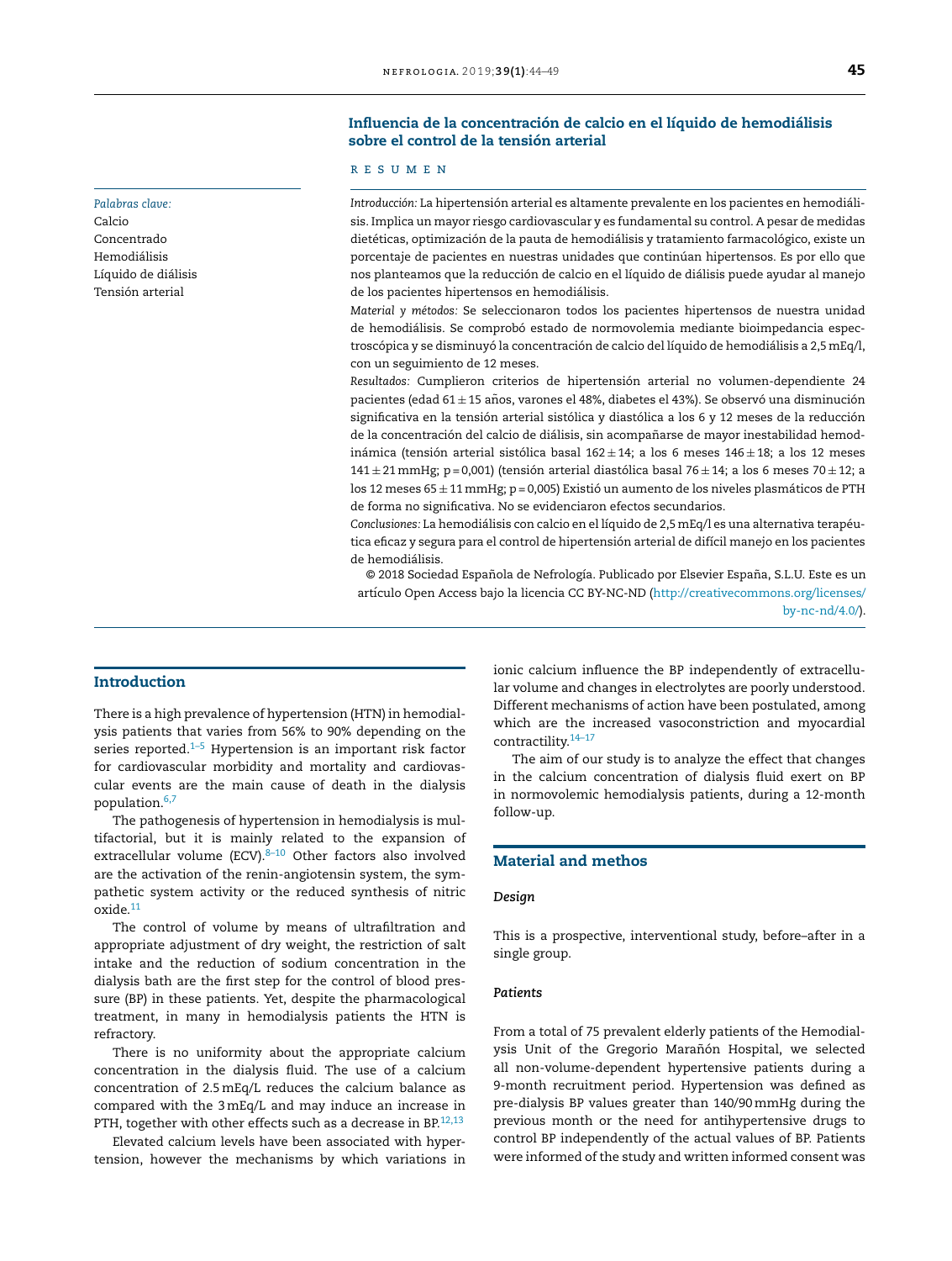obtained. The exclusion criteria were the voluntary refusal to participate in the study and the failure to meet the criteria for HTN. Finally, 24 patients were selected.

All patients were on a regime of 3 weekly sessions of conventional hemodialysis or on-line hemodiafiltration, of 240min duration. The dialysis fluid had a calcium concentration of 3 mEq/L and a conductivity of 13.8mS/cm.

#### *Data collection*

All data was collected at baseline, 3, 6 and 12 months. The variables were the BP values, number of antihypertensive drugs, number of episodes of arterial hypotension in each dialysis session, interdialysis weight gain, predialysis plasma levels of calcium, phosphorus and PTH, and treatment for control of calcium and phosphate metabolism. The values of predialysis BP and the interdialysis weight gain were collected as the average of the values obtained during the week prior to collection. The episodes of intradialytic arterial hypotension collected were the symptomatic episodes that required fluid therapy or a decrease in the ultrafiltration rate during the month prior to the data collection.

The blood volume was measured by bioimpedance at baseline, 6 and 12 months, using a spectroscopic bioimpedance monitor (BCM, Fresenius Medical Care, Bad Homburg, Germany). Overhydration (OH) and total body water (TBW) were measured. OH is defined as water not included in lean or fat tissue. Normal hydration is defined as a OH/VEC ratio less than 15% before the hemodialysis session, as previously defined in the literature.<sup>[18,19](#page-5-0)</sup> All patients included in the study met the criteria of normal hydration and therefore it was considered that these patients had non-volume-dependent hypertension.

#### *Follow up*

The calcium concentration of the dialysis fluid was reduced in all patients to 2.5mEq/L and this concentration were maintained throughout the follow-up. The baseline data was compared with the data collected at 3, 6 and 12 months. The reasons for not completing the study were: kidney transplant, death or need to modify the calcium concentration in the dialysis fluid due to medical criteria, hypocalcemia or development of severe secondary hyperparathyroidism.

#### *Statistic analysis*

The data of the quantitative variables are expressed as  $means \pm standard$  deviation or median  $\pm$  Interquartile range depending on the distribution of the variable. Qualitative variables are described as frequencies. The variables were compared using the *t*-student test and nonparametric tests (Wilcoxon signed rank test and McNemar test), depending on the nature of the variables. A statistically significance was considered if *p* value was lower than 0.05. The statistical analysis performed using SPSS V. 17.0. (Chicago, IL, USA)

Table 1 – Baseline characteristics of hypertensive and non-hypertensive patients (values are expressed in percentages, except for time on renal replacement therapy shown as median and interquartile range and age in mean  $\pm$  standard deviation).

|                            | $HTN (n = 24)$  | Non HTN $(n=51)$ |
|----------------------------|-----------------|------------------|
| Gender (% male)            | 47.8            | 62.7             |
| Age (years)                | $61.3 \pm 15.3$ | $61.7 \pm 18.4$  |
| DM (%)                     | 43.5            | 29.4             |
| Time in RRT (years)        | $4(1-13)$       | $5(2-14)$        |
| Previous transplant (%)    | 47.8            | 27.5             |
| Etiology of CKD (%)        |                 |                  |
| Glomerulonephritis         | 30.4            | 23.5             |
| Diabetic nephropathy       | 21.7            | 15.7             |
| Polycystic disease         | 13              | 3.9              |
| Vascular                   | 8.7             | 7.8              |
| Not affiliated             | 8.7             | 21.6             |
| Interstitial               | 4.3             | 7.8              |
| Others                     | 4.3             | 19.7             |
| Antihypertensive drugs (%) |                 |                  |
| $\mathbf 0$                | 21.7            | 100              |
| $\mathbf{1}$               | 21.7            |                  |
| $\overline{2}$             | 30.4            |                  |
| 3 or more                  | 26.1            |                  |
| Tipe of drugs (%)          |                 |                  |
| Beta-blockers              | 56.5            |                  |
| <b>RAAS Blockers</b>       | 47.7            |                  |
| Calcium antagonists        | 26.1            |                  |
| <b>Nitrates</b>            | 21.7            |                  |

DM: diabetes mellitus; CKD: chronic kidney disease; RAAS: reninangiotensin-aldosterone system; RRT: renal replacement therapy.

#### Results

Of the 75 patients prevalent in the Hemodialysis Unit 24 met the criteria to be included in the study, these represents a 32% of HTN in our Hemodialysis Unit.

The baseline characteristics of the 24 hypertensive patients and the 51 non-hypertensive patients are described in Table 1.

Throughout the 12 months of follow-up, of the 24 patients included, 23 were studied at 6 months and 18 completed one year follow-up. The causes of exclusion from the study were 3 transplants, one death due to cerebrovascular accident and in 2 patients, the Ca concentration in the dialysis fluid was modified to 3mEq/L by decision of their responsible physician based on the presence of hypocalcemia and marked secondary hyperparathyroidism.

In the HTN group, the initial mean predialysis systolic BP was  $162.0 \pm 14.9$  mmHg and the average diastolic BP was  $76.7 \pm 14.7$  mmHg. Systolic and diastolic BP decreased significantly at 12 months of follow-up. This occurred while the dry weight was maintained and with a non significant reduction in the number of antihypertensive drugs ([Table](#page-3-0) 2).

Analysis the data obtained by bioimpedance revealed that all the hypertensive patients included were normovolemic with a mean of the baseline predialysis OH/TBW ratio of  $4.3 \pm 3.7$ %. Throughout the study, there were no significant changes in the hydration status or interdialysis weight gain in these hypertensive patients ([Table](#page-3-0) 3). The baseline data of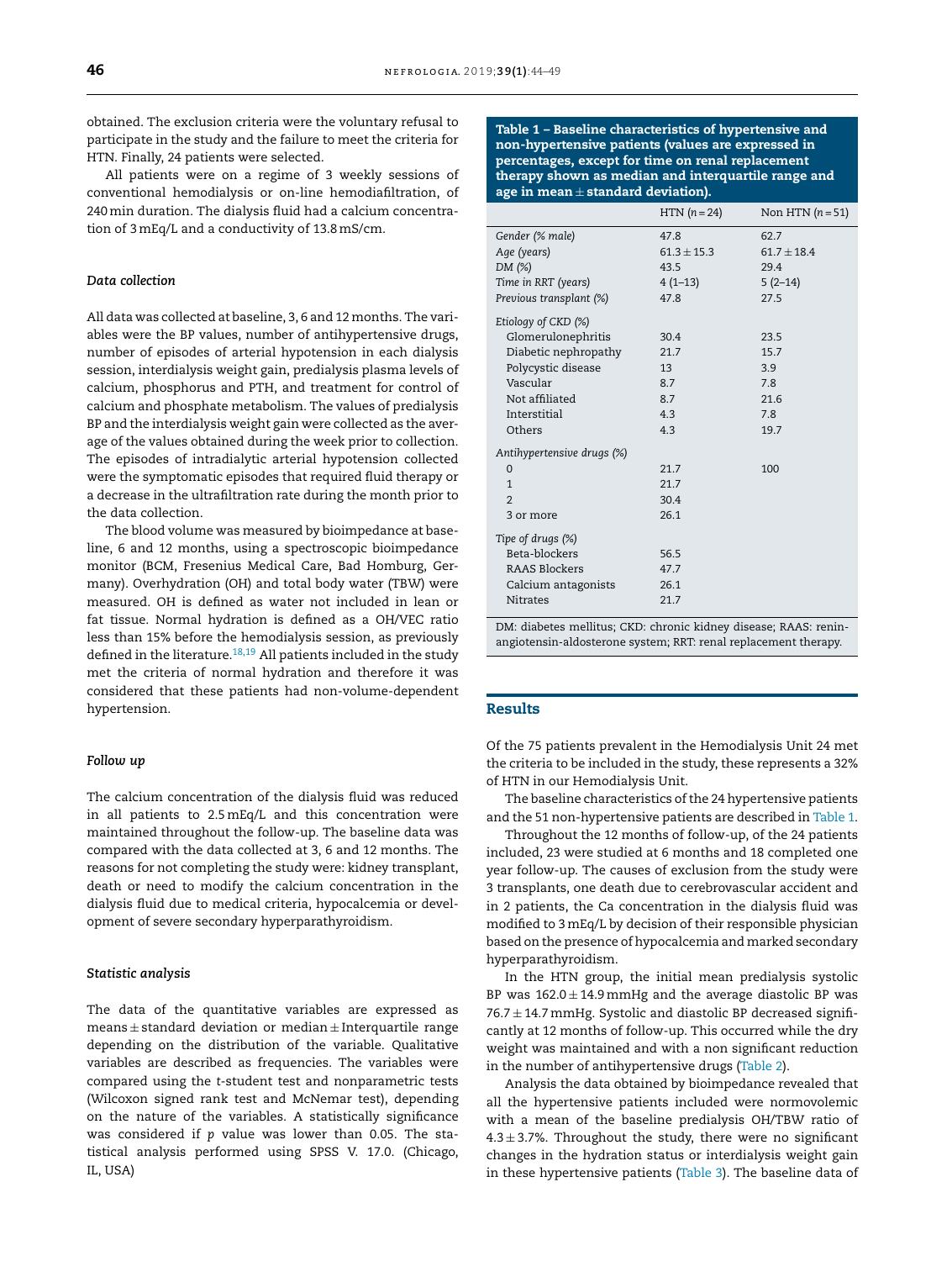<span id="page-3-0"></span>

| Table 2 – Comparison of values of BP, dry weight and antihypertensive drugs at baseline, 3, 6 and 12 months. |                   |                      |       |                      |         |                       |         |
|--------------------------------------------------------------------------------------------------------------|-------------------|----------------------|-------|----------------------|---------|-----------------------|---------|
|                                                                                                              | Basal<br>$n = 24$ | 3 months<br>$n = 24$ | Ď     | 6 months<br>$n = 23$ |         | 12 months<br>$n = 18$ | n       |
| SBP (mmHg)                                                                                                   | $162 \pm 14$      | $146 + 18$           | 0.001 | $146 + 15$           | < 0.001 | $141 \pm 21$          | < 0.001 |
| $DBP$ (mmHg)                                                                                                 | $76 + 14$         | $71 + 14$            | 0.07  | $70 + 12$            | 0.003   | $65 + 11$             | 0.005   |
| Dry weight (kg)                                                                                              | $56 \pm 10$       | $56 \pm 10$          | 0.89  | $56 \pm 10$          | 0.57    | $56 + 9$              | 0.44    |
| Drugs $(n.°)^a$                                                                                              | $2(1-3)$          | $1(1-2)$             | 0.09  | $1(0.75-2)$          | 0.34    | $1(0-2)$              | 0.36    |

BP: blood pressure; DBP: diastolic blood pressure; SBP: systolic blood pressure.

a Expressed as median and interquartile range.

<sup>∗</sup> *p* Value between basal and 3 months.

∗∗ *p* Value between basal and 6 months.

∗∗∗ *p* Value between basal and 12 months.

| ' Table 3 – Comparison of OH/ECV ratio measured by BIS and interdialysis weight gain, at baseline, 6 and 12 months. , |                                |                                |            |                              |            |  |
|-----------------------------------------------------------------------------------------------------------------------|--------------------------------|--------------------------------|------------|------------------------------|------------|--|
|                                                                                                                       | Basal<br>$n = 24$              | 6 months<br>$n = 23$           |            | 12 months<br>$n = 18$        |            |  |
| OH/VEC (%)<br>IDWG(1)                                                                                                 | $4.3 \pm 3.7$<br>$1.8 \pm 0.9$ | $3.8 \pm 3.2$<br>$1.7 \pm 0.6$ | 0.3<br>0.7 | $4.2 \pm 5.3$<br>$1.9 + 0.8$ | 0.3<br>0.6 |  |
|                                                                                                                       |                                |                                |            |                              |            |  |

IDWG: inter dialysis weight gain; OH/VEC: ratio between overhydration and extracellular volume.

<sup>∗</sup> *p* Value between basal and 3 months.

p Value between basal and 12 months.

Table 4 – Comparison of the OH/ECV ratio and interdialysis weight gain in hypertensive vs. non-hypertensive patients at baseline and at 12 months.

|               | Hypertensive basal<br>$n = 24$ | No hypertensive basal<br>$n = 51$ |     | Hypertensive 12 months<br>$n = 18$ | No hypertensive 12 months<br>$n = 51$ | $p^{\dagger}$ |
|---------------|--------------------------------|-----------------------------------|-----|------------------------------------|---------------------------------------|---------------|
| OH/ECV (%)    | $4.3 \pm 3.7$                  | $4.6 + 4.3$                       | 0.8 | $4.2 \pm 5.3$                      | $3.6 \pm 4.3$                         | 0.7           |
| IDWG (liters) | $1.8 \pm 0.9$                  | $2 + 0.9$                         | 0.2 | $1.9 \pm 0.8$                      | $2.1 + 0.8$                           | 0.2           |
|               |                                |                                   |     |                                    |                                       |               |

IDWG: interdialysis weight gain; OH/ECV: ratio between overhydration and extracellular volume.

<sup>∗</sup> *p* Value between hypertensive and non-hypertensive patients.

∗∗ *p* Value between basal and 12 months.

hypertensive patients were compared with the obtained in the 51 non-hypertensive patients and no significant differences were found regarding hydration status or interdialysis weight gain (Table 4).

[Table](#page-4-0) 5 shows the data on calcium and phosphate metabolism in hypertensive patients on hemodialysis with a dialysate containing 2.5mEq/L of calcium during 12 months follow up. There were no significant changes in the plasma levels of calcium and phosphorus throughout the study. PTH levels increase at 6 months although the increase was not statistically significant. At baseline, 4 patients (16.7%) were in treatment with calcitriol and the same percentage received cinacalcet; 13 patients (54.2%) required calcium based binders and 10 (41.7%) non-calcium binders. There were no significant differences in calcium intake, or in the doses of calcitriol and cinacalcet throughout the study.

Hemodynamic instability intradialysis was not increased by a dialysate calcium of 2.5mEq/L; the percentage or the number of hypotension episodes were not increased (*p* = 1 and *p* = 0.7 respectively). Seven patients (29.2%) had at least one episode of symptomatic hypotension intradialysis during the month being dialyzed with Ca 3mEq/L, in number of 1 (12.5%), 2 (12, 5%) and 3 or more (4.2%). The same percentage also had at least one intradialytic arterial hypotension while

being dialyzing with Ca 2.5mEq/L, in number of 1 (16.7%), 2 (8.3%) and 3 or more (4.2%).

Of the 18 patients who complete the study, 10 achieve the goals of predialysis TA less than 140/90mmHg, although most of them still required some antihypertensive drug.

# Discussion

In our study, the decrease in dialysate calcium concentration in hemodialysis patients is able to reduce the BP in patients with non-volume-dependent hypertension without changes in intradialysis hemodynamic stability, although with a nonsignificant tendency to increase the levels of PTH.

The hypertension is a frequent and relevant clinical problem in hemodialysis patients. It implies a greater cardiovascular risk and it is difficult to manage. $6,7$  In these patients, hypertension is fundamentally volume-dependent, which is why the first step in the control of BP is the correct adjustment of the dry weight. $8-10$  For this, in addition to the clinic, we currently have the fundamental aid of bioimpedance, which allows the quantitative determination of hydration status. $20,21$ 

It is noteworthy that the initial prevalence of hypertension in our Hemodialysis Unit (32%) is very low as compared to other series showing prevalence of hypertension of  $56-90\%$ .<sup>[1–5](#page-5-0)</sup>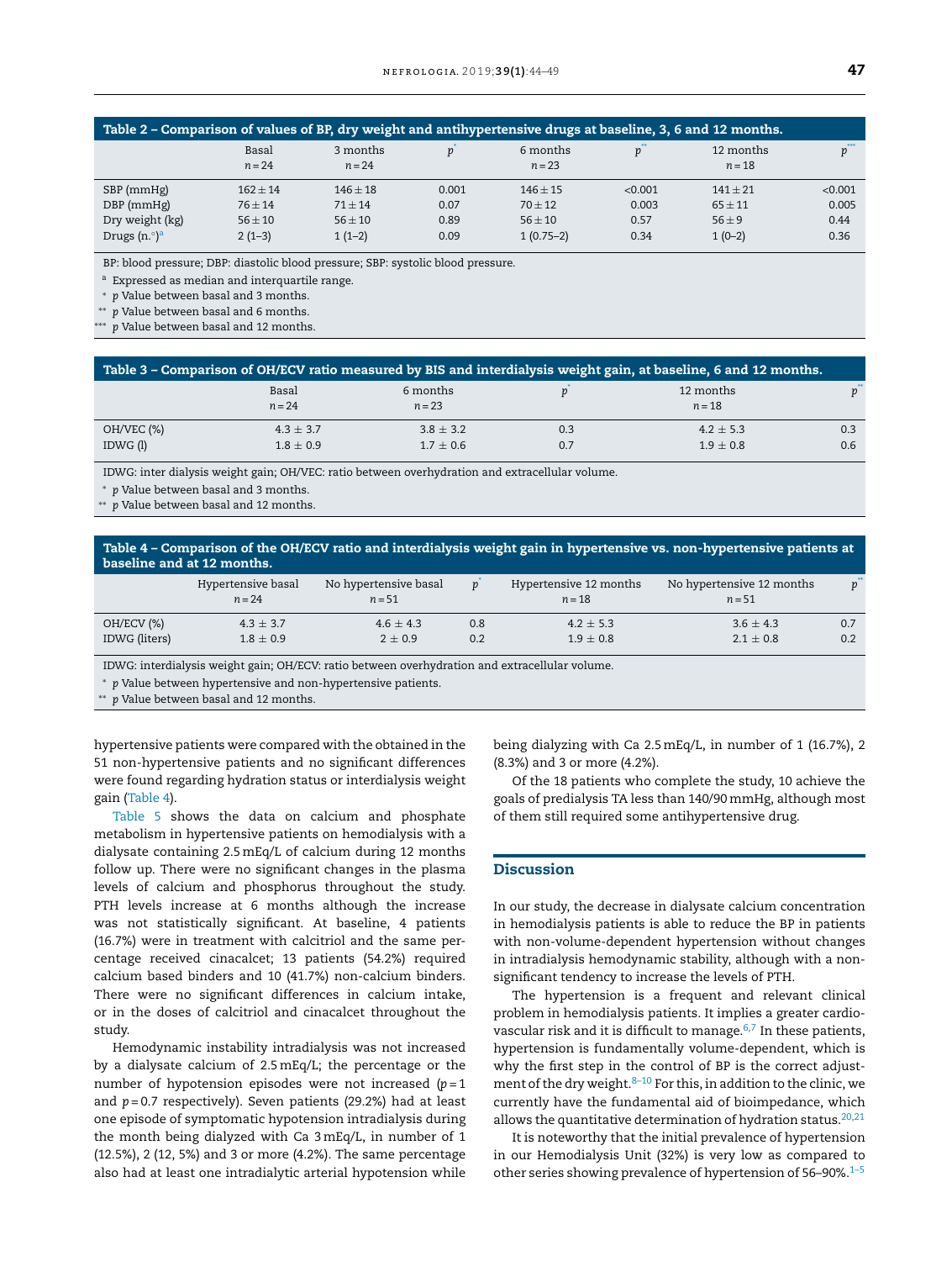Basal 3 months *p*  $6$  months  $p^{\prime\prime}$ 12 months  $p^*$ *n* = 24 *n* = 24 *n* = 23 *n* = 18 Calcium (mg/dl) 8.6  $\pm$  0.6 8.3  $\pm$  0.8 0.09 8.4  $\pm$  0.7 0.1 8.3  $\pm$  0.8 0.06 Phosphorus (mg/dl) 4.2 ± 1.6 4.6 ± 1.3 0.2 4.7 ± 1.4 0.1 4.5 ± 1.3 0.5 PTH (ng/l)<sup>a</sup> 283.5 (128–497) 345.5 (165–433) 0.2 515 (134–718) 0.07 341 (211–781) 0.2 Calcitriol (mcg/week)  $0.94 \pm 0.5$   $0.65 \pm 0.14$   $0.4$   $0.82 \pm 0.3$   $0.8$   $0.87 \pm 0.5$  0.6 *n* 4 (16%) 5 (20%) 7 (30%) 6 (33%) Cinacalcet (mg/day) 63.75  $\pm$  35 63.75  $\pm$  35 63.75  $\pm$  35  $\pm$  57.50  $\pm$  40 63.3 62.5  $\pm$  42.8 6.1 *n* 4 (16%) 4 (16%) 6 (26%) 6 (33%) Calcium carbonate (mg calcium/day)  $1153 \pm 427$   $1250 \pm 470$  0.3  $1307 \pm 662$  0.4  $1687 \pm 1330$  0.2 *n* 13 (54%) 14 (58%) 13 (56%) 8 (44%)

<span id="page-4-0"></span>Table 5 – Baseline data of mineral metabolism and the changes in serum levels of calcium, phosphorus and PTH as well as in the treatment for secondary hyperparathyroidism at baseline, 3, 6 and 12 months.

a Expressed as median and interquartile range.

<sup>∗</sup> *p* Value, basal vs. 3 months.

∗∗ *p* Value, baseline vs. 6 months.

∗∗∗ *p* Value, basal vs. 12 months.

The mean values of cinacalcet, calcitriol and calcium carbonate refer only to patients who were on the medication; *n* is the number of patients taking the medication at each time of the study.

This is probably due to the maintained effort and conviction over the years about the importance of the control of ECV with dietary salt restriction, optimization of ultrafiltration, adequate quantification of the dry weight and individualizing the hemodialysis technique.

The default basal conductivity of our hemodialysis unit is 13.8mS/cm. The decrease or individualization of sodium in the dialysis fluid reduces thirst and the interdialysis weight gain and the BP.<sup>[22](#page-5-0)</sup>

Despite the dietary advice, the adequate control of dry weight, the maintenance of patients in a normovolemic status and the individualization of the conductivity of the dialysis fluid, there is a percentage of patients who continue to be hypertensive. In this situation, we decided to analyze the effect of reducing the calcium concentration of the dialysis fluid on the BP. Our idea was to provide another tool for the treatment of hypertension in HD patients. With the data obtained from bioimpedance at the beginning of the study, we showed that all patients included in our study were in a situation of normal hydration. Wabel et al. $^{18}$  $^{18}$  $^{18}$  established the cut-off threshold for the definition of OH by 15% in relation to the ECV, which represents an approximate excess of ECV of 2.5 L. Based on this separation of patients in normally hydrated and overhydrated, a survival study was carried out with 269 prevalent hemodialysis patients and after a follow-up period of 3.5 years, it was found that the hydration status was an independent predictor of mortality in hemodialysis patients.<sup>[19](#page-5-0)</sup>

After 12 months with a dialysis fluid calcium concentration of 2.5mEq/L, and maintaining the rest of the variables constant, it was observed a significant average reduction of 20.1mmHg in the predialysis systolic BP, which was already evident at the third month of study. However, the reduction of predialysis diastolic BP is more gradual and was significant only at sixth month, and at month 12, the average decrease was 11.7mmHg. These reductions in BP are not the result of better control of the patient hydration status, since the percentage of excess ECV (OH/ECV) or dry weight was not significantly modified throughout the study, neither it was the interdialysis weight gain. In addition to a better blood pressure control, there was a tendency to reduce the number of antihypertensive drugs, although this was not statistically significant.

Regarding the negative effects of hemodialysis with low calcium, it has been observed that the negative calcium bal-ance during dialysis stimulates the secretion of PTH.<sup>[23,24](#page-5-0)</sup> Strict control of phosphate and calcium metabolism is important to avoid accelerated progression of secondary hyperparathyroidism in these patients. In our study, plasma phosphate levels remained unchanged, however plasma levels of calcium decreased discretely and PTH levels increased, although not statistically significant. The needs for calcium and phosphate binders were not significantly modified, although there was a tendency to increase the doses of calcium carbonate. It was observed an increase in the number of patients requiring calcitriol and cinacalcet for the control of secondary hyperparathyroidism, so that initially 16% of the patients were on calcitriol treatment and 16% on cinacalcet, and at month12 they were 33% respectively. If patients are dialysed with calcium of 2.5mEq/L, it is important to adjust the treatment correctly to maintain a strict control of plasma levels of calcium, phosphorus and PTH, so that unnecessary increases in PTH are avoided. The consequence may be an increase in the needs of calcium and vitamin D. Among our patients, there was a moderate increase in PTH, which, perhaps, could have been avoided with higher doses of calcium supplements or calcitriol. Other limitations of the study are that we have not confirmed the loss of calcium by convective transport; another limitation is the limited number of patients and a short followup period.

The effects of low calcium hemodialysis in terms of decreased myocardial contractility $17,25$  would be a contraindication for patients with severe heart disease and may result in worse tolerance for intradialytic arterial hypotension. In our study, where patients did not present severe cardiac disease, no greater hemodynamic instability was observed when patients were dialyzed with calcium of 2.5mEq/L compared to their baseline situation (Ca: 3 mEq/L). Intradialysis hypotension is associated with an increase in morbidity and mortality.

In summary, hemodialysis with calcium in the dialysis fluid of 2.5 mEq/L is an effective and safe therapeutic